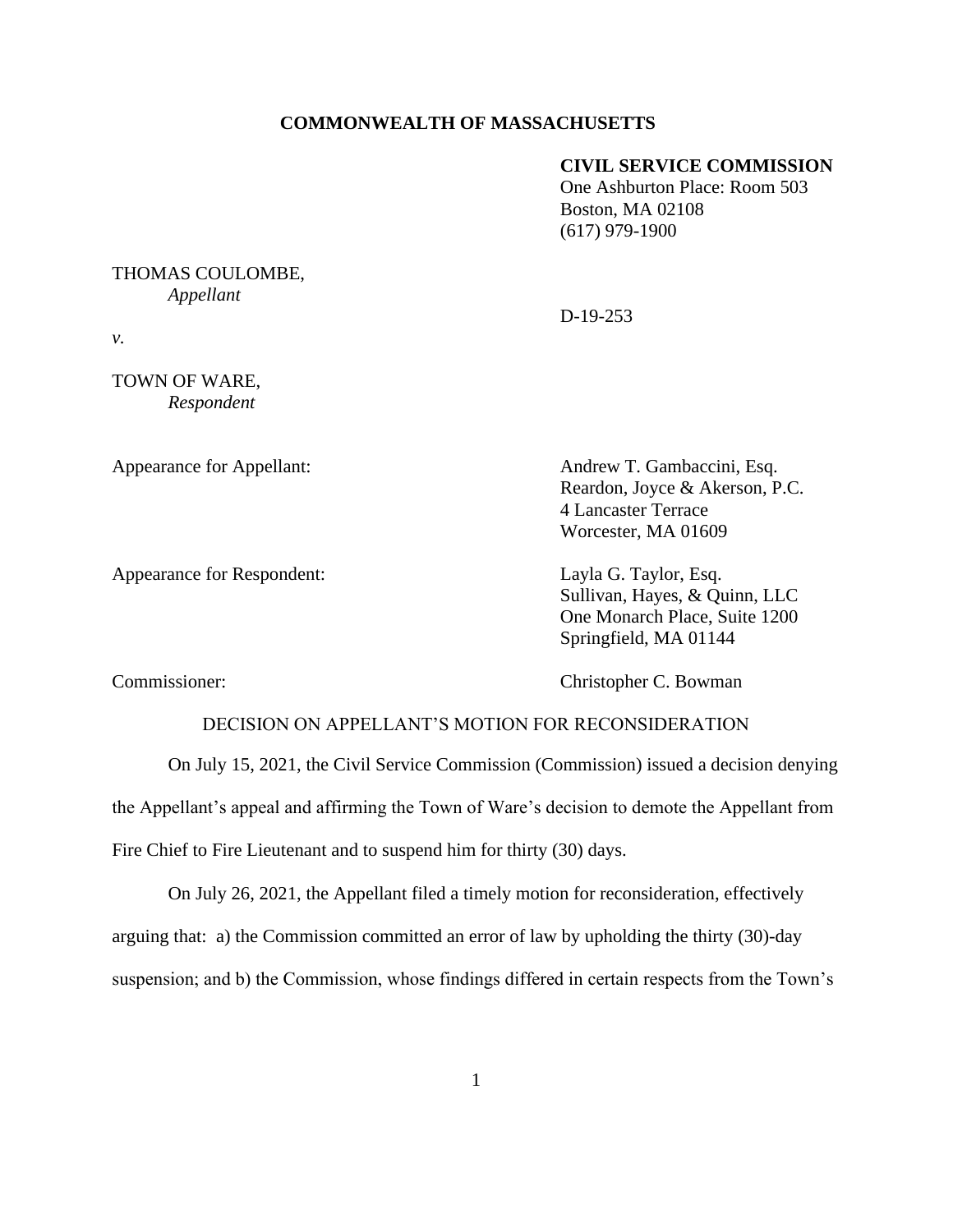findings, should reconsider its decision not to modify the demotion to a lesser penalty. The Town filed an opposition to the Appellant's motion on August 11, 2021.

I carefully reviewed the Appellant's motion and the Town's opposition and also (re) reviewed the relevant parts of the record that were referenced in the parties' submissions. The Motion for Reconsideration is denied as the Appellant failed to identify a clerical or mechanical error in the decision or any significant factor that may have been overlooked in deciding the case.

The Appellant argues that the thirty (30)-day suspension was solely related to the Select Board's conclusion that the Appellant was untruthful and/or disrespectful *during the local appointing authority hearing*, alleged misconduct for which he could not have been given notice since any notice of charges must precede the actual hearing. The evidence does show that the Select Board, in making their decision, was indeed influenced by their reaction to the Appellant's behavior at the local appointing authority hearing. However, a careful review of the record, including the testimony of the Select Board members, shows that the final discipline (the demotion and suspension) was tied to the charges stated in the discipline letter sent to the Appellant prior to the local appointing authority hearing. Put another way, the evidence does not show that, but for the Appellant's behavior at the local hearing, the Select Board would not have included a thirty (30)-day suspension in the final discipline.

That leads to the other related issue raised by the Appellant – whether or not the Commission should have modified the discipline given that the Commission's findings differed somewhat from the Town's findings. In conducting the de novo review here, I did consider whether any part of the discipline, the demotion or the suspension, should be modified. In short,